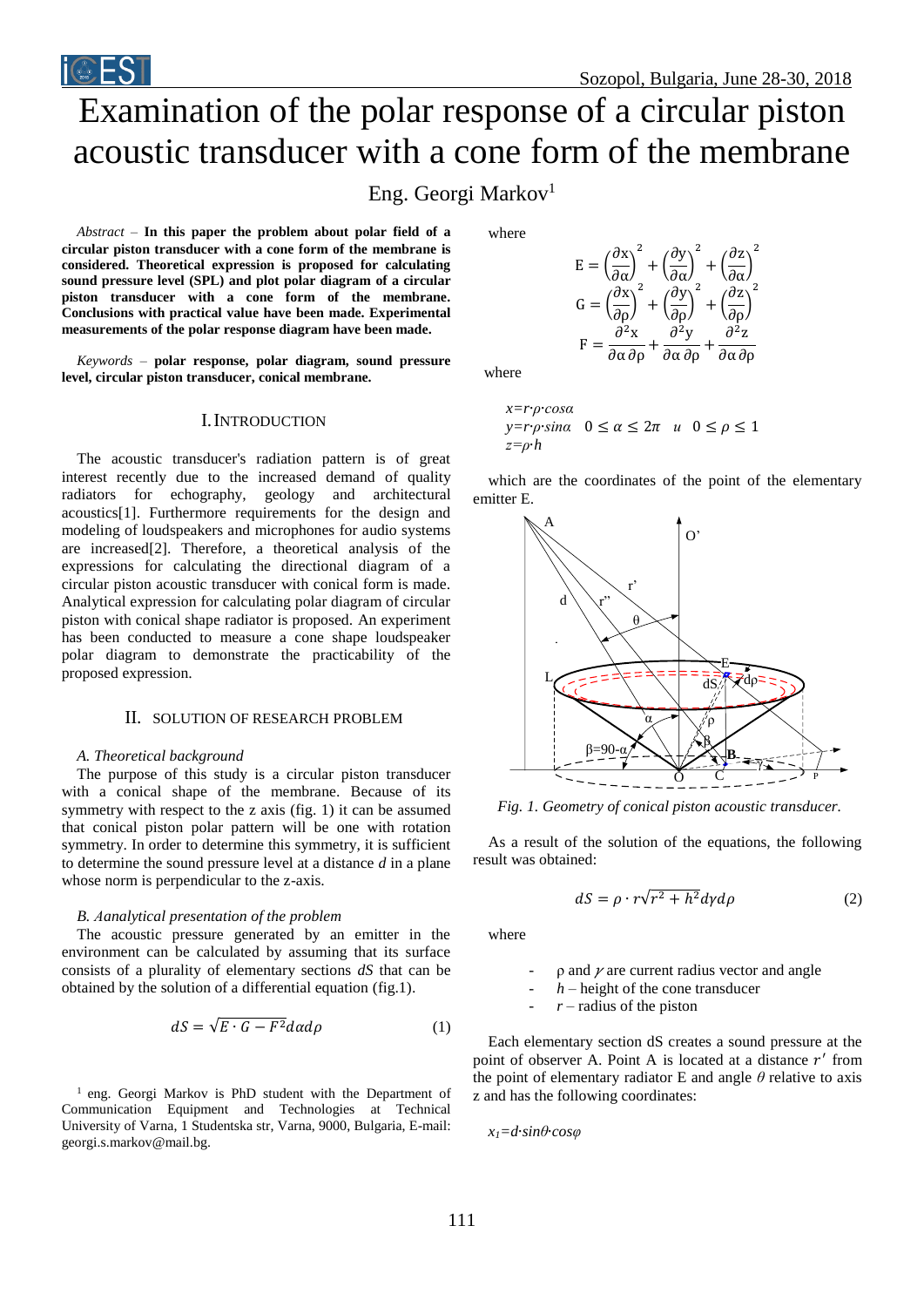

where

- $d$  distance from the center of the cone to A.
	- $\theta$  and  $\varphi$  current angles on the z and x axes.

*C. Аanalytical solution*

From analytical geometry the distance  $r'$  (from E to A) is determined by the expression:

$$
r' = \sqrt{(d \cdot \sin\theta \cdot \cos\varphi - r \cdot \rho \cdot \cos\gamma)^2 + (d \cdot \sin\theta \cdot \sin\varphi - r \cdot \rho \cdot \sin\gamma)^2 + (d \cdot \cos\theta - \rho \cdot h)^2}
$$
(3)

-

Due to the rotational symmetry,  $r'$  is not dependent on the angle  $\varphi$  along the x - axis and it can be assumed that  $\varphi = 0$  ° and for  $r'$  is obtained:

$$
r' = \sqrt{(d \cdot \sin\theta - r \cdot \rho \cdot \cos\gamma)^2 - (r \cdot \rho \cdot \sin\gamma)^2 + (d \cdot \cos\theta - \rho \cdot h)^2}
$$
 (4)

The elementary section *dS* creates a sound pressure at a point A which is at a distance  $r'$  and at an angle  $\theta$  relative to the OZ axis. This elementary sound pressure is [3]:

$$
dp_{\theta} = \frac{r_0 \cdot p_m}{r} e^{j(\omega t - kr)} \tag{5}
$$

where

- $\mathbf{r}'$  is the distance from the elementary emitter to the point of observer A.
- $p_m$  the amplitude of the sound pressure
- $r_0$  distance OE which is distance from the center of the cone to emitting section *dS*.

$$
p_m = \rho_s \cdot c_0 \cdot k \cdot r_0 \cdot \nu_m \tag{6}
$$

where

  $c_0$  - the speed of the sound

## $k = \frac{2\pi}{ }$  $=\frac{2\pi}{\lambda}$  - a wave number

 $\int_{s}$  - density of the environment

- 
$$
\lambda
$$
 - wavelength

After multiplying both sides of equation (6) with and also multiplying the right side with  $\frac{2}{\overline{6}}$ 2 π  $\frac{\pi}{\pi}$ , taking into account that the elementary area of the emitter is  $dS = 2\pi r_0^2$  $dS = 2\pi r_0^2$  therefore:

$$
r_0 \cdot p_m = \frac{\rho_s \cdot c_0 \cdot k \cdot \nu_m}{2\pi} dS \tag{7}
$$

If the expressions (2) and (7) are replaced in (5) the elemental sound pressure in the direction determined by the angle  $\theta$  will be:

e 
$$
\theta
$$
 will be:  
\n
$$
dp_{\theta} = \frac{\rho_s \cdot c_0 \cdot k \cdot v_m}{2\pi \cdot r} e^{j(\omega t - kr)} \rho \cdot r \sqrt{r^2 + h^2} d\gamma d\rho \quad (8)
$$

After replacing an expression (4) with an expression (8) and integrating the piston area, an expression proposed by the author is obtained for sound pressure level (SPL) determination of a circular piston acoustic transducer with conical shape of membrane:

$$
p_{\theta} = \frac{\rho_s \cdot c_0 \cdot k \cdot \nu_m}{2\pi \cdot r} e^{j\omega t} \int_0^r \int_0^{2\pi} \frac{e^{-jk\sqrt{(d\cdot \sin\theta - r \cdot \rho \cdot \cos\gamma)^2 - (r \cdot \rho \cdot \sin\lambda)^2 + (d\cdot \cos\theta - \rho h)^2}}}{\sqrt{(d\cdot \sin\theta - r \cdot \rho \cdot \cos\gamma)^2 - (r \cdot \rho \cdot \sin\lambda)^2 + (d\cdot \cos\theta - \rho \cdot h)^2}} \rho.r \sqrt{r^2 + h^2} d\gamma d\rho
$$
(9)

Radiation pattern  $G(\theta)$  is derived from the ratio[3,4]:

$$
G(\theta) = \frac{p_{\theta}}{p_{0^{\circ}}}
$$
 (10)

where

 $-p_{\theta}$  is the sound pressure amplitude in the direction determined by the angle θ;

 $p_{0^{\circ}}$  is the sound pressure on the acoustic axis.

Therefore, in order to obtain the radiation pattern, it is necessary to determine the SPL for  $\theta = 0$  °[5,6]. Due to the zero value of the angle  $\theta$  the expression (9) yields the type:

$$
p_0^{\circ} = \frac{\rho_s \cdot c_0 \cdot k \cdot \nu_m}{2\pi \cdot r} e^{j\omega t} \int_0^1 2\pi \cdot r \cdot \sqrt{r^2 + h^2} \cdot \frac{e^{jk\sqrt{(\rho \cdot r)^2 + (d - \rho \cdot h)^2}}}{\sqrt{(\rho \cdot r)^2 + (d - \rho \cdot h)^2}} d\rho
$$
(11)

-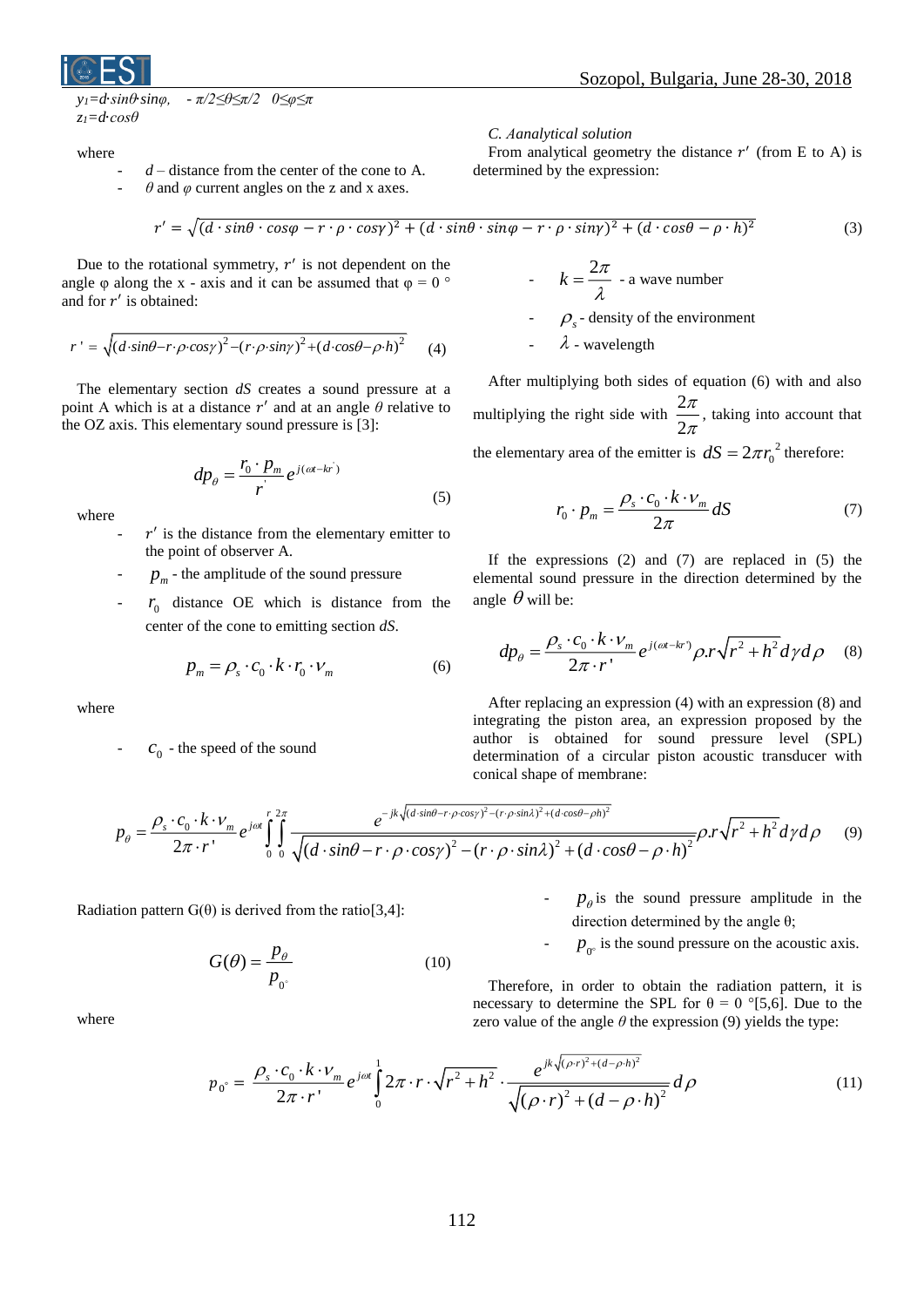

In general, after replacing an expression (9) and an expression (11) an expression (10) produces [7]:

$$
G(\theta) = \frac{\int_{0}^{r} \int_{0}^{2\pi} \frac{e^{-jk\sqrt{(d\cdot\sin\theta - r\cdot\rho\cdot\cos\gamma)^2 - (r\cdot\rho\cdot\sin\lambda)^2 + (d\cdot\cos\theta - \rho\cdot h)^2}}{\sqrt{(d\cdot\sin\theta - r\cdot\rho\cdot\cos\gamma)^2 - (r\cdot\rho\cdot\sin\lambda)^2 + (d\cdot\cos\theta - \rho\cdot h)^2}} \rho.r\sqrt{r^2 + h^2} \, d\gamma d\rho
$$
\n
$$
\int_{0}^{1} 2\pi \cdot r\sqrt{r^2 + h^2} \cdot \frac{e^{jk\sqrt{(\rho r)^2 + (d - \rho h)^2}}}{\sqrt{(\rho \cdot r)^2 + (d - \rho \cdot h)^2}} \, d\rho
$$
\n
$$
(12)
$$

Expression (12) is proposed by the author for calculating a radiation pattern of a circular cone acoustic transducer.

In the case of a distant zone, the distance is much larger than the diameter of the radiator  $(d \gg 2r)$ , it can be assumed that with respect to the amplitudes, the distances are commensurate with  $d = r' = r''[3,8,9]$ , and we can assume that a known expression is applied to the distances for a flat piston which is a projection of the cone on the xOy plane [10] fig. 2:

$$
G_f(\theta) = 2 \cdot \frac{I_1(k \cdot r \sin \theta)}{k \cdot r \cdot \sin \theta}
$$
 [10](13)

where  $I_1$  is Bessel's function in first-order about argument (krsin $\theta$  ).



*Fig.2. Flat piston transducer geometry [9,10] which is a projection of cone in xOy plane.*

## *D. Experimental solution*

To demonstrate the applicability in practice of the proposed expression, an experiment has been performed with measurement an radiation pattern of Selenium 10MB3P loudspeaker. Which is with the following geometric characteristics:

- diameter - 
$$
2r = 229
$$
 mm = 0.229 m

height of conical membrane -  $h = 71$  mm = 0.071 m.

The results of the measurement were compared with the analytical solutions of the known and proposed expression. Calculations and graphical depiction of analytical expressions and measurements were presented using Mathcad[11]. The measurement of the radiation pattern was performed in the TU-Varna anechoic chamber, using the Robotron Präzisions microphone MK301, the generator used is Realtek High Definition Audio and Matlab® sound test program [12] at frequency  $f = 2000Hz$  distance  $d = 1m$ . by using time scavenging [13] to obtain the following result on fig. 3:



*Fig. 3 Experimental result: Measured radiation pattern (black circles), known expression (13)(blue dense line) and proposed expression (12)(red dense line).*

According to the result demonstrate in Fig. 3 the applicability and the higher precision of the proposed expression (12) were proved valid for the MidBass - type loudspeaker polar calculations with a pronounced cone shape of the acoustic transducer.

## III. ADDITIONAL REMARKS

In addition the experiment was carried out at distances:  $d =$ 0.2m, 0.6m with the same frequency, no difference in the